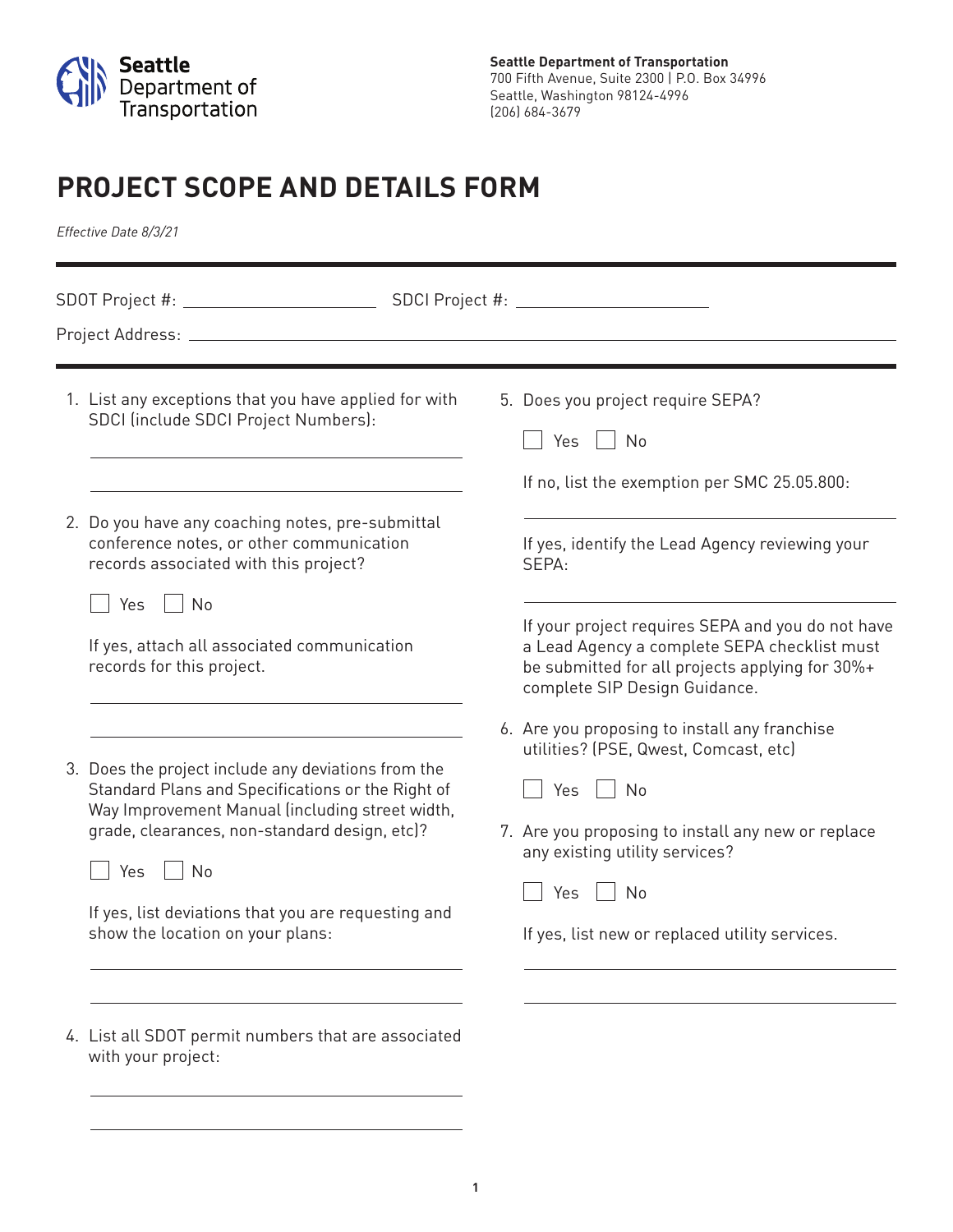8. Are you required to extend any mainlines or install any new mainlines?

Yes No

If yes, list type of mainlines to be extended or installed [Storm (PSD), Sewer (PSS), Water (WM)] and show the location on your plans.

9. Are you installing, filling, or improving a ditch or swale?

No Yes No

If yes, show on your plans.

- 10. Are you proposing more than 2,000 SF of new or replaced impervious surface or more than 7,000 SF of land disturbing activity in the Right of Way?
	- Yes  $\Box$  No
- 11. Are you proposing detention in the Right of Way? Detention is required if the amount of new or new plus replaced hard roadway surface (see current Stormwater Code for conditions specific to your project) exceeds 10,000 SF and the project is in a noncombined sewer basin.

 $\Box$  Yes  $\Box$  No

12. Are you proposing water quality treatment?Water quality treatment is required if the amount of new or new plus replaced hard roadway surface (see current Stormwater Code for conditions specific to your project) exceeds 5,000 SF and the project is in a non-combined sewer basin.

 $Yes \mid No$ 

- 13. Are you proposing infiltration in the ROW?
	- Yes No
- 14. Are you proposing curb discharge?
	- $|$  Yes  $|$   $|$  No
- 15. Are you proposing to remove any existing trees within the right of way?

| Yes || No

16. Are you proposing to use the ROW for Green Factor credits?

Yes No

If yes, show the Green Factor area and location on your plans.

17. Have you been in contact with a SPU representative?

|  | $\sim$<br>$\sim$ |  | $\sim$ |
|--|------------------|--|--------|
|--|------------------|--|--------|

If yes, who have you been in contact with?

- 18. Does your project include a retaining wall?
	- $\Box$  Yes  $\Box$  No

If yes, is the wall per Standard Plan 800 or 801?

|  |  | N٥ |
|--|--|----|
|--|--|----|

19. Are you proposing an areaway alteration?



20. Are you removing, relocating or installing any new SCL infrastructure?



21. Have you been in contact with a SCL service representative?

Yes || No

If yes, who have you been in contact with?

22. Is your proposed building face within 10' of any power lines?

| $\sim$<br>$\sim$ |  | N۱n |
|------------------|--|-----|
|------------------|--|-----|

23. Are you relocating any Metro Trolley lines or associated poles?

**P** Yes **No** 

If yes, show new location of trolley lines and associated poles on your plans.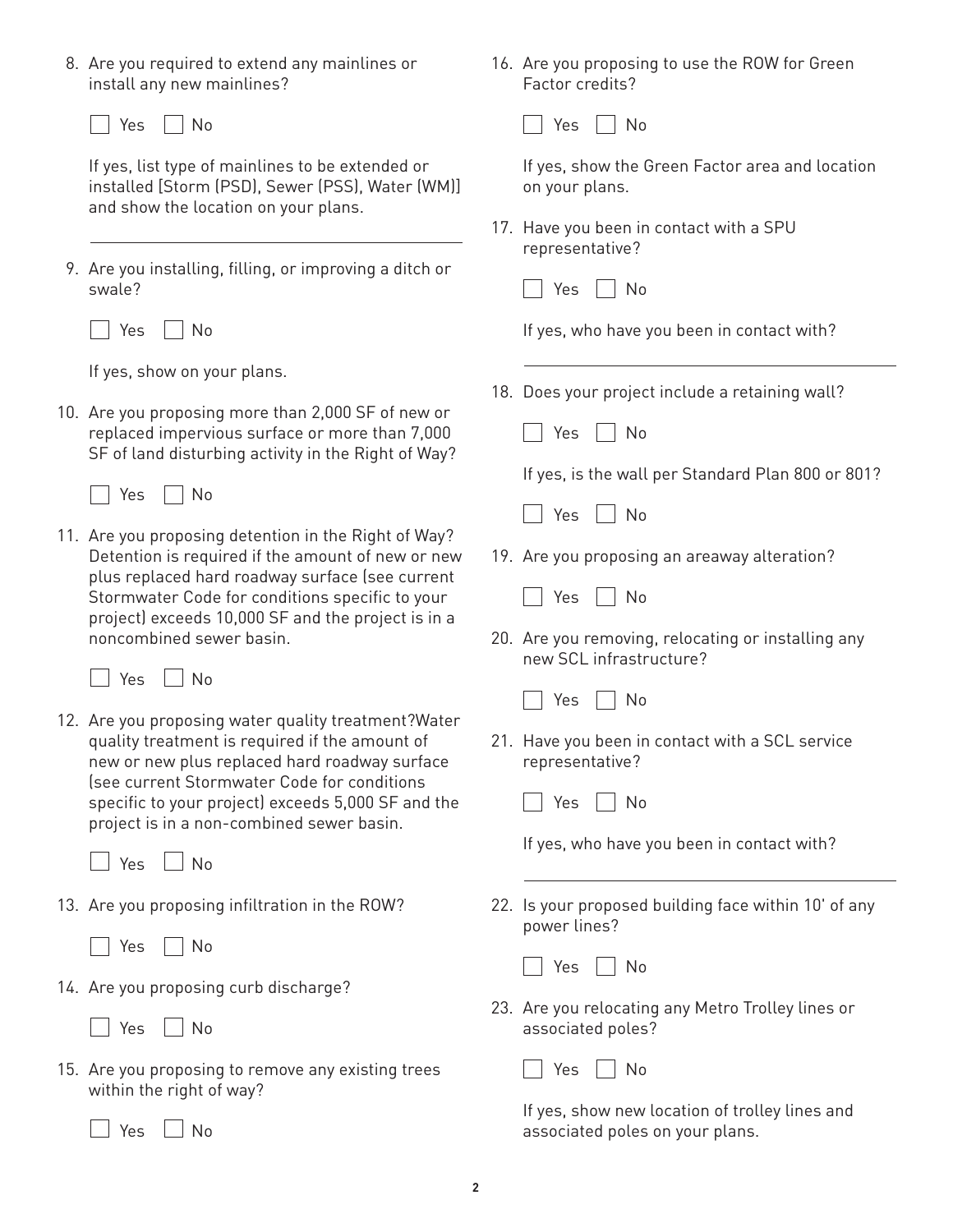|                                                 | 24. Are you proposing to add new street lights or<br>pedestrian lights?<br>Yes<br>No                                                                       | 26. Are you proposing to install a new traffic signal?<br>No<br>Yes                                                       |
|-------------------------------------------------|------------------------------------------------------------------------------------------------------------------------------------------------------------|---------------------------------------------------------------------------------------------------------------------------|
|                                                 | If yes, are the proposed street lighting and/or<br>pedestrian lighting standards the same lighting<br>standards that are currently being used in the area? | If yes, provide details on your plans.<br>27. Are you removing, relocating, or installing any<br>traffic signal elements? |
|                                                 | No<br>Yes                                                                                                                                                  | Yes<br>No                                                                                                                 |
|                                                 | 25. Is there a traffic signal within the area of your<br>work?                                                                                             | If yes, identify items on your plans.                                                                                     |
|                                                 | Yes<br>No                                                                                                                                                  | 28. Are you proposing to underground overhead<br>wires next to your site?                                                 |
|                                                 | If yes, show all existing signal equipment on your<br>plans.                                                                                               | No<br>Yes                                                                                                                 |
|                                                 |                                                                                                                                                            | What is your anticipated project completion date?                                                                         |
| When do you anticipate needing your SIP permit? |                                                                                                                                                            |                                                                                                                           |

### **STOP HERE IF SUBMITTING 90% COMPLETE STREET IMPROVEMENT PLANS FOR ACCEPTANCE AND FORMAL REVIEW**

Please identify which review groups you would like to have at your SDOT SIP Design Guidance meeting. If the SDOT SIP Project Manager determines additional review groups should attend your meeting based on your plans and project details provided above, the SDOT SIP Project Manager will inform you.

| <b>SDOT Franchise &amp; Utilities: SDOT Utility Group to</b><br>represent Qwest, PSE, Comcast, etc.        | <b>SPU Sewer, Drainage, and Water: detention</b><br>systems, water quality, main line extensions, etc.                                                                                                                                   |
|------------------------------------------------------------------------------------------------------------|------------------------------------------------------------------------------------------------------------------------------------------------------------------------------------------------------------------------------------------|
| <b>SDOT Urban Forestry: existing trees, new trees</b><br>(location and species) & other landscape issues   | Parks Department: project next to park and/or<br>boulevard                                                                                                                                                                               |
| <b>SDOT Pedestrian &amp; Bike Group: trails, pedestrian</b><br>paths, bike lanes, ADA, etc.                | <b>SCL Engineering:</b> relocating poles; new electrical<br>service                                                                                                                                                                      |
| <b>SDOT Signal Operations: existing and proposed</b>                                                       | <b>SCL Street Lighting: new or relocated street lights</b>                                                                                                                                                                               |
| traffic signal elements                                                                                    | <b>King County Metro:</b> trolley poles and/or trolley                                                                                                                                                                                   |
| <b>SDOT Street Lighting and Traffic Signal Design:</b>                                                     | lines, bus stops and bus shelters                                                                                                                                                                                                        |
| new or relocated street lighting or signal systems                                                         | <b>SDCI Land Use Planner: coordination with Master</b>                                                                                                                                                                                   |
| <b>SDOT Neighborhood Traffic: roadway alignment</b>                                                        | Use Permit (MUP) applications in progress.                                                                                                                                                                                               |
| issues/questions (non arterials)                                                                           | <b>SDCI Land Use Planner Name:</b>                                                                                                                                                                                                       |
| <b>SDOT Traffic Operations: roadway alignment</b><br>issues/questions (arterials)                          |                                                                                                                                                                                                                                          |
| <b>SDOT Roadway Structures: retaining walls,</b>                                                           | Note: With the exception of SCL and King County Metro, each<br>of the review groups listed above and the SDOT SIP Project                                                                                                                |
| stairways, etc.                                                                                            | Management Team will charge \$278.00 per hour for the time that<br>they are participating in your SDOT SIP Design Guidance meeting.                                                                                                      |
| <b>SDOT Pavement Engineering &amp; Management:</b><br>non-standard pavement materials/ porous<br>pavement. | Charges will include meeting preparation and follow up time. All<br>fees will be deducted from your initial deposit. Hourly review fees<br>for SDCI participation in SIP Design Guidance meetings will be<br>added to your SDCI project. |